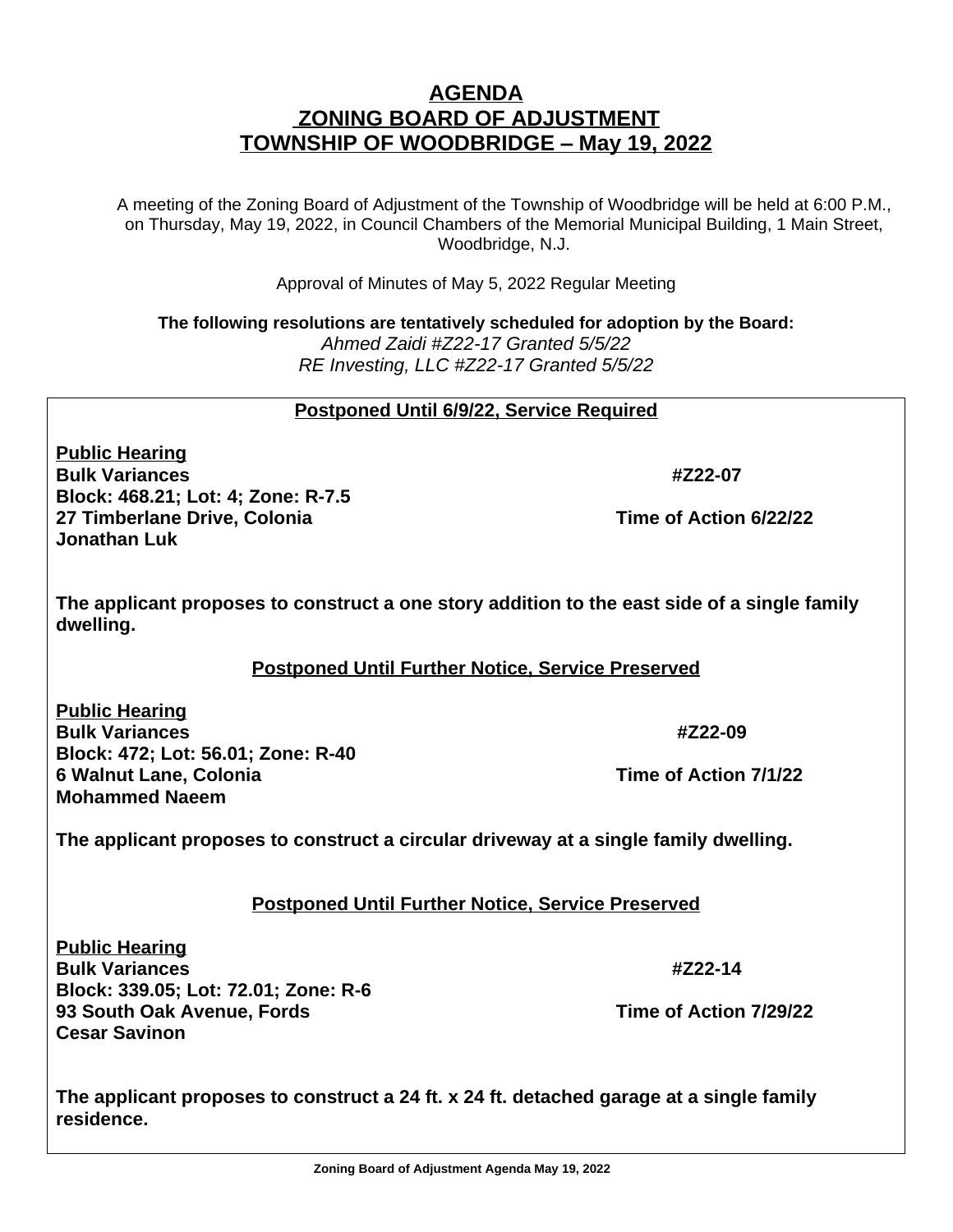| <b>Public Hearing</b><br><b>Bulk Variances</b>                                                                                                                                        | #Z22-02                           |
|---------------------------------------------------------------------------------------------------------------------------------------------------------------------------------------|-----------------------------------|
| Block: 435.07; Lot: 1; Zone: R-10<br>31 Maple Road, Iselin<br>Lulendra Pendyala<br><b>Attorney: Vinay Mavinkurve, Esq.</b>                                                            | Time of Action 6/11/22            |
| The applicant proposes to construct a one car garage at a single family dwelling.                                                                                                     |                                   |
| *Postponed to 4/21/22, Postponed to 5/5/22                                                                                                                                            |                                   |
| <b>Public Hearing</b><br><b>Bulk Variances</b><br>Block: 866; Lot: 18; Zone: R-6<br>1111 Rahway Avenue, Avenel, NJ                                                                    | #Z21-49<br>Time of Action 4/1/22  |
| <b>Manford Jackson</b>                                                                                                                                                                |                                   |
| The applicant proposes to extend the driveway at a single family dwelling.                                                                                                            |                                   |
| <u>*Postponed from 4/21/22,</u>                                                                                                                                                       |                                   |
| <b>Public Hearing</b><br>Appeal of Zoning Officer's Decision - Two Family Dwelling<br>Block: 563.02; Lot: 451; Zone: R-6<br>628 Almon Avenue, Woodbridge<br><b>Ruthe A. Geardino</b>  | #Z22-18<br>Time of Action 8/5/22  |
| The appellant is appealing the Zoning Officer's Decision to legalize a two family dwelling.                                                                                           |                                   |
| <b>Public Hearing</b><br><b>Bulk Variances</b><br>Block: 517.13; Lot: 67; Zone: R-6<br>63 Conduit Way, Colonia<br><b>Maciej Grzywacz</b>                                              | #Z22-05<br>Time of Action 6/11/22 |
| The applicant proposes to construct a shed 14' 8" x 8' 8in. x 10ft. 2in. at a single family<br>dwelling.                                                                              |                                   |
| <b>Public Hearing</b><br>Appeal of Zoning Officer's Decision - Legalize (2) Family Dwelling<br>Block: 517.13; Lot: 67; Zone: R-6<br>63 Conduit Way, Colonia<br><b>Maciej Grzywacz</b> | #Z22-06<br>Time of Action 6/11/22 |

**The appellant is appealing the Zoning Officer's Decision to legalize a two family dwelling.**